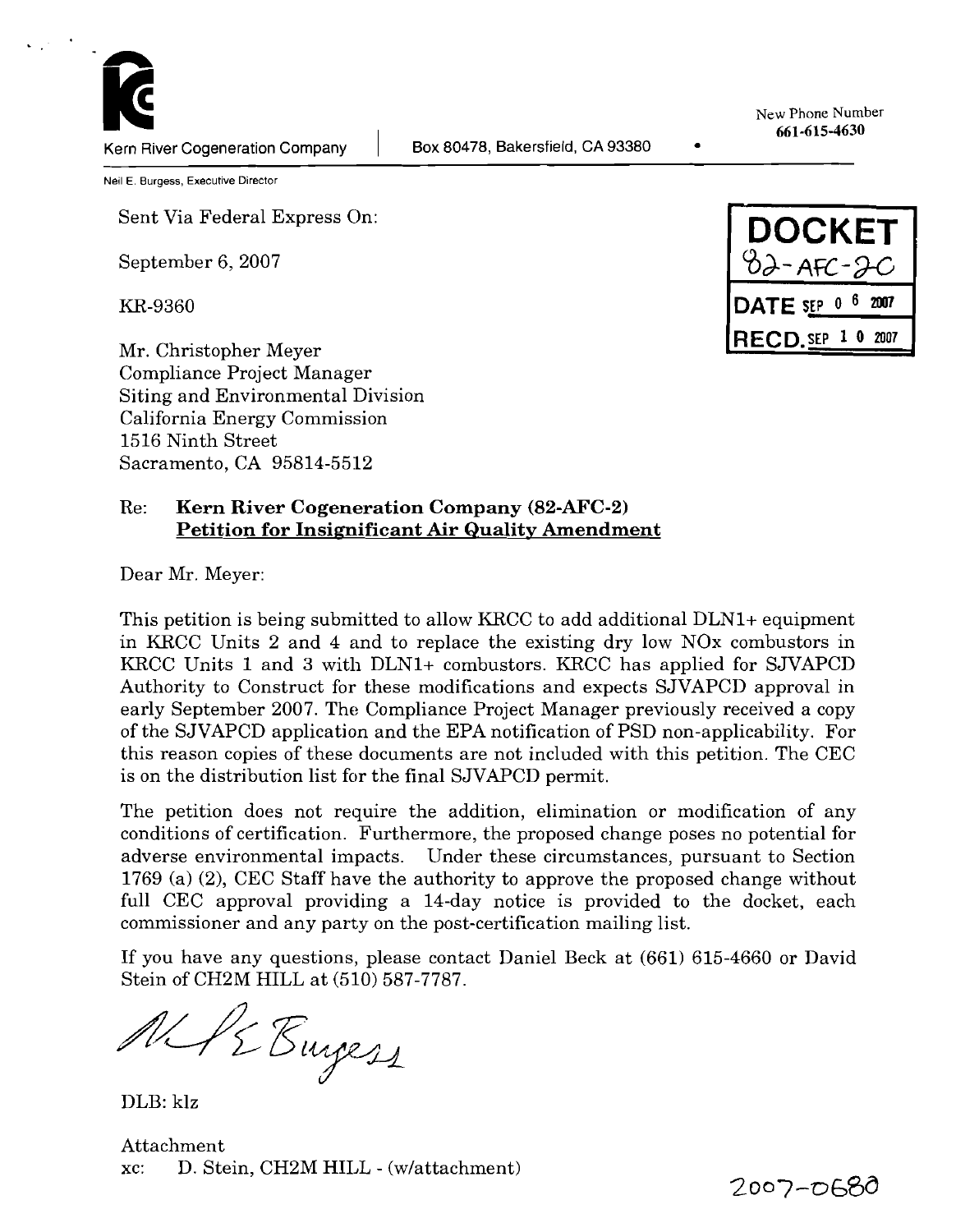## **1.0 OVERVIEW**

Kern River Cogeneration Company (KRCC) received original approval (82-AFC-2) in September 1983 from the California Energy Commission (CEC) for a 300 megawatt (MW) cogeneration plant in Kern County, California. The facility consists of four (4) 75 MW (nominal) natural-gas fired General Electric Frame 7EA combustion turbines equipped with dry Low NOx (DLN) combustors, four (4) unfired heat recovery steam generators (HRSGs), each capable of generating up to 450,000 pounds per hour (lb/hr) of steam for delivery to the adjacent oilfield operator for use in enhanced oil recovery and ancillary equipment. KRCC is owned jointly by Chevron and Edison Mission Energy. A postcertification petition for the operation of two of the four combustion turbines (Units 3 and 4) in simple cycle mode and removal of a requirement to meet explicit cogeneration efficiency criteria was approved by the CEC on April 7,2004. A post-certification petition to extend flexibility for Units 1 and 2 to also operate in either simple cycle or cogeneration mode was approved as an insigruficant change on January 20,2006. An additional postcertification petition to replace the existing dry low NOx combustors in KRCC Units 2 and 4 with General Electric (GE) enhanced dry low NOx (DLNl+) combustors was approved as an insigruficant change on July 24,2006.

This petition is being submitted to allow KRCC to add additional DLNl+ equipment in KRCC Units 2 and 4 and to replace the existing dry low NOx combustors in KRCC Units 1 and 3 with DLN1+ combustors. KRCC has applied for SJVAPCD Authority to Construct for these modifications and expects SJVAPCD approval in early September 2007. The Compliance Project Manager previously received a copy of the SJVAPCD application and the EPA notification of PSD non-applicability. For this reason copies of these documents are not included with this petition. The CEC is on the distribution list for the final SJVAPCD permit.

KRCC and GE expect that the DLN1+ combustors will allow KRCC to achieve compliance with the SJVAPCD Rule 4703 retrofit requirement of 3 ppm NOx at  $15\%$  O<sub>2</sub> by the compliance date of April 30,2008. The petition does not require the addition, elimination or modification of any conditions of certification. Furthermore, the proposed change poses no potential for adverse environmental impacts.

This petition for a post-certification amendment is being submitted under the provisions of Section 1769 of Title 20, California Administrative Code (CEC *Rules of Practice and Procedure and Power Plant Site Certification Regulations)* to seek a minor modification to the air quality conditions of certification. Because the proposed amendment does not require a change to any conditions of certification, pursuant to Section 1769 (a) (2), CEC Staff have the authority to approve the proposed change without full CEC approval, providing that a 14-day notice is made to the docket, each commissioner, and any party on the postcertification mailing list. The petition is organized to address the informational requirements of Section 1769 in the order they appear in the section. The requirement appears in *bold italics* followed by a narrative response.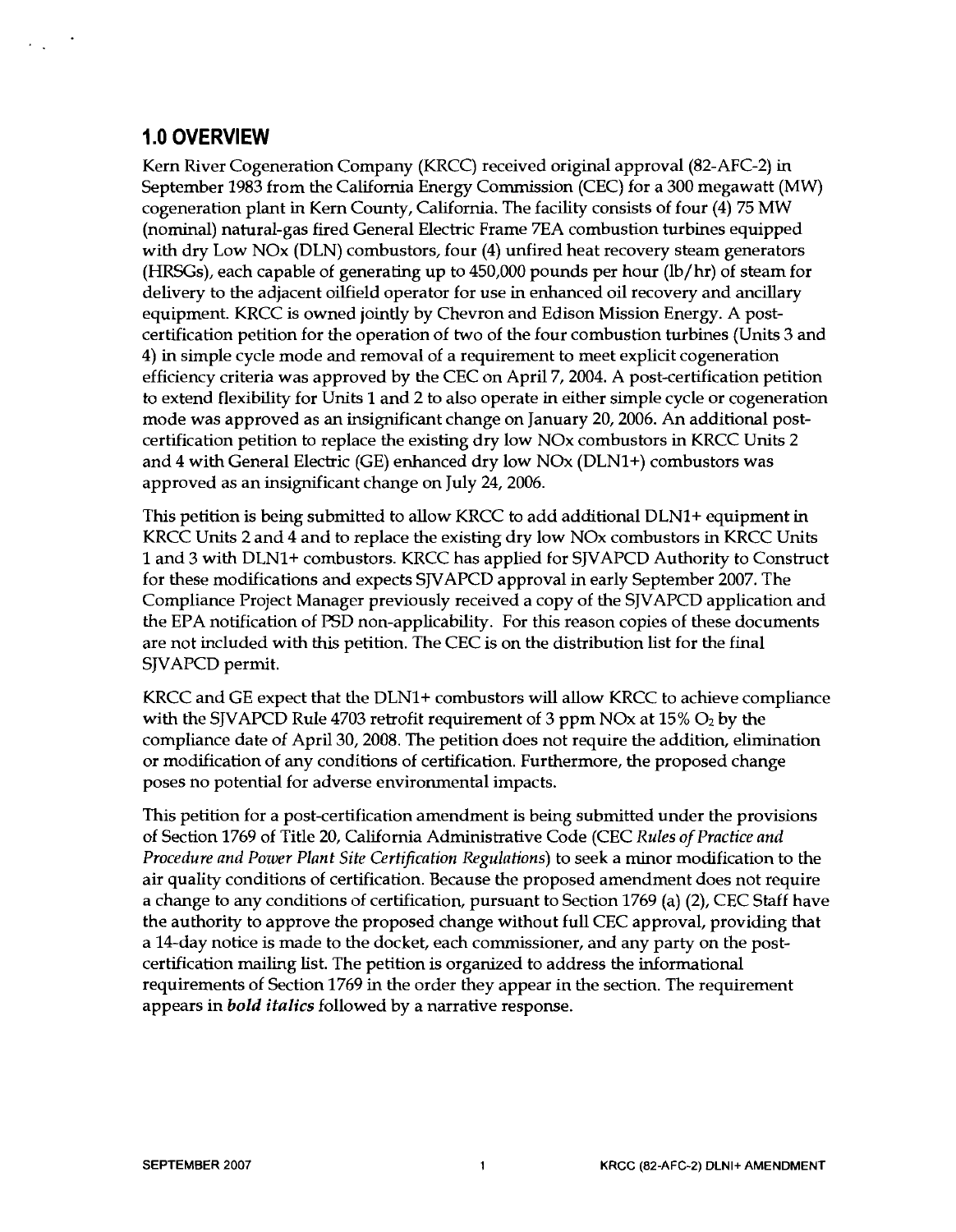#### $2.0$ **INFORMATION REQUIRED BY SECTION 1769**

### (A) A complete description of the proposed modifications, including new language for any conditions that will be affected

Kern River Cogeneration Company (KRCC) is a cogeneration facility located in the Kern River oilfield near Bakersfield, CA. The facility employs four (4) General Electric Frame 7EA combustion turbines (CTs) and four (4) unfired heat recovery steam generators (HRSGs) to cogenerate 300 MW (nominal rating) of electricity and 1.8 million pounds per hour of steam for enhanced oil recovery. Each CT/HRSG generates approximately one quarter of the total steam and electricity output. Units 1 and 3 are equipped with Dry Low NOx (DLN) combustor technology and Units 2 and 4 are equipped with DLN1+ combustor technology. All of the units are capable of meeting the current SJVAPCD Rule 4703 NOx limit for gas turbines of 16.4 ppmy at 15%  $O_2$ , dry and a CO emissions limit of 25 ppmv at  $15\%$   $O_2$ , dry.

The proposed change involves installing additional GE DLN1+ equipment in KRCC Units 2 and 4 and replacing the DLN combustors in KRCC Units 1 and 3 with DLN1+ technology. KRCC and GE expect that the DLN1+ combustors will allow KRCC to achieve compliance with the SJVAPCD Rule 4703 future retrofit requirement of 3 ppm NOx at 15% O2 without the need for installation of selective catalytic reduction (SCR) systems. KRCC has applied to SJVAPCD to lower the NOx limit to 3 ppm at  $15\%$  O<sub>2</sub> as of the compliance deadline of April 30, 2008.

No changes to any conditions of certification are required to implement this proposed amendment.

#### (B) A discussion of the necessity for the proposed modifications

The modifications are necessary to allow KRCC to comply with Rule 4703 NOx limitations by the compliance deadline of April 30, 2008.

#### (C) If the modification is based on information that was known by the petitioner during the certification proceeding, an explanation why the issue was not raised at that time

The modification is not based on information that was known to the petitioner at the time of the certification. The DLN1+ combustor is a recent GE technology that was not available at the time that KRCC was originally approved by the CEC.

#### (D) If the modification is based on new information that changes or undermines the assumptions, rationale, findings, or other bases of the final decision, an explanation of why the change should be permitted

The proposed modification is based on new information that was not available at the time of the original decision. The use of the DLNI+ combustors does not undermine the basis for the original CEC approval.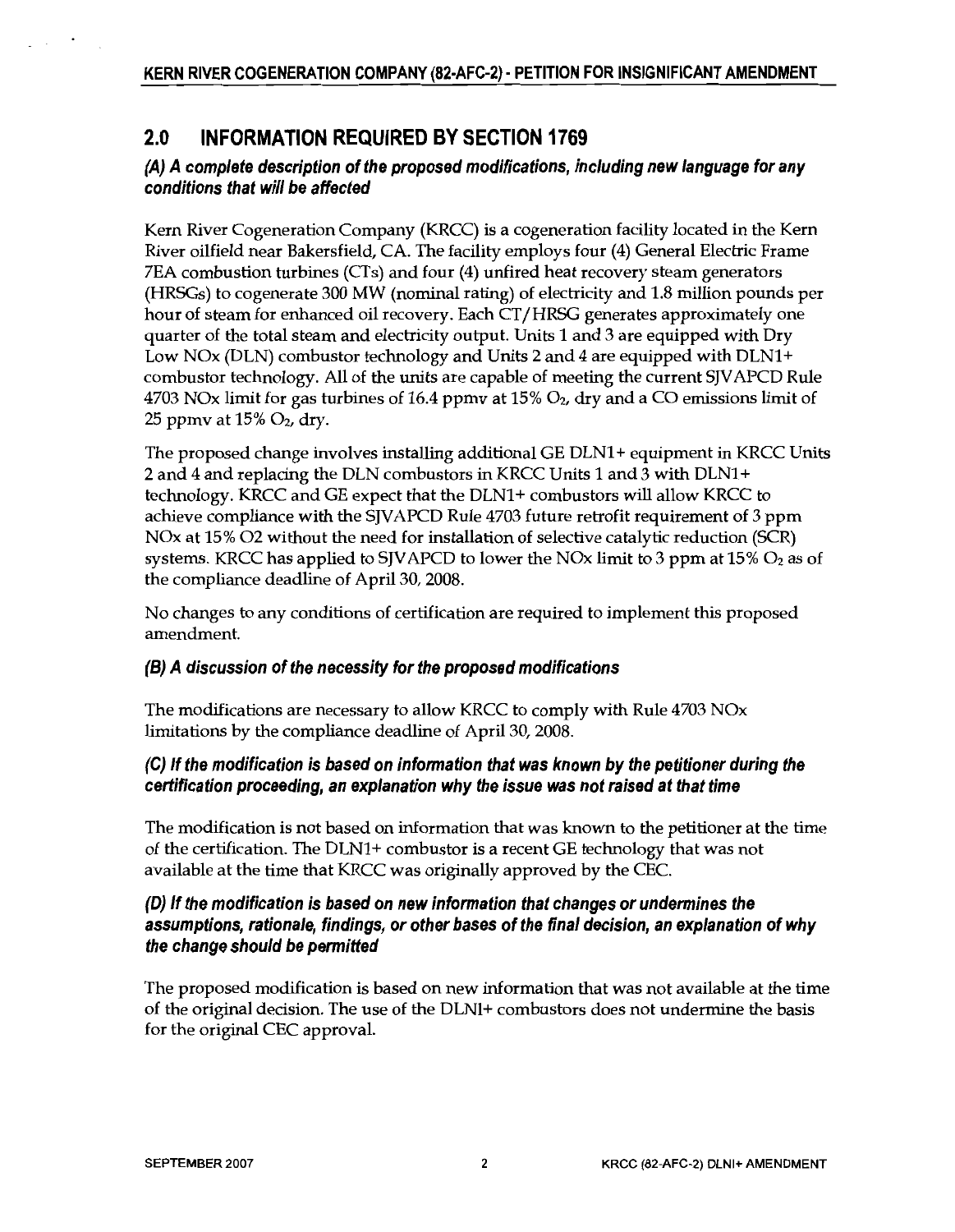### (E) An analysis of the impacts the modification may have on the environment and proposed measures to mitigate any significant adverse impacts

A complete analysis of the proposed changes is performed by the SJVAPCD during their review of KRCC's Authority-to-Construct application. The proposed change will achieve a substantial NOx emission reduction required by regulation without increasing allowable daily or annual emissions of other pollutants from the facility. Therefore, the proposed change will have a beneficial air quality impact.

No other environmental issues or concerns are affected by the proposed change and no additional analysis is needed for other environmental issue areas.

### (F) A discussion of the impact of the modification on the facility's ability to comply with applicable laws, ordinances, regulations, and standards

SJVAPCD's issuance of the Authorities to Construct for the proposed changes provides documentation that the proposed changes will comply with all applicable laws, ordinances, regulations and standards.

#### (G) A discussion of how the modification affects the public

The proposed revisions will have a beneficial impact on the public since air quality impacts will be lessened by the proposed change to KRCC.

#### (H) A list of property owners potentially affected by the modification

There are no property owners that will be affected by the proposed modification. A single property owner is located within 1000 feet of the KRCC site, Chevron. The applicable contact information for Chevron is provided below:

|         | <b>Physical Address</b>                        | Mailing Address                        |
|---------|------------------------------------------------|----------------------------------------|
| Chevron | 1546 China Grade Loop<br>Bakersfield, CA 93302 | P.O. Box 1392<br>Bakersfield, CA 93380 |

#### $\langle l \rangle$ A discussion of the potential effect on near by property owners, the public and the parties in the application proceedings

The proposed revisions will have a positive impact on near by property owners, since air quality impacts will be lessened by the proposed change to KRCC.

# 3.0 SCHEDULE

The SJVAPCD approval of the proposed change is expected in early September and will be distributed to the CEC. We respectfully request that the CEC process this petition to approve the described change in the method of operation of the facility as expeditiously as is possible, so that KRCC has the ability to commence with the permanent installation of the DLN1+ combustors to meet the regulatory compliance deadline of April 30, 2008.